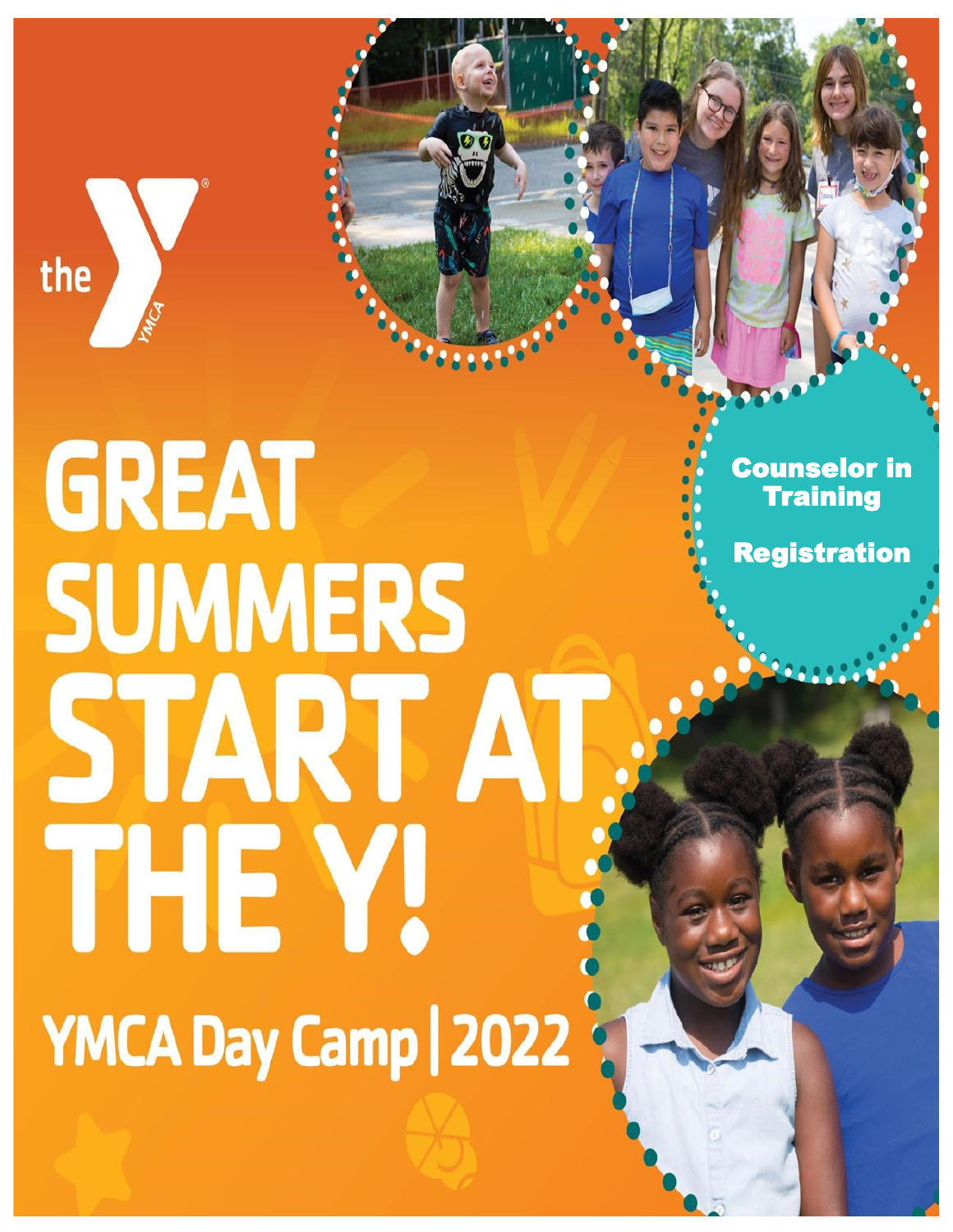# **YMCA Summer Day Camp**

Camp day runs from 9am - 4pm. The Y is committed to healthy living and modeling healthy eating. A healthy afternoon snack will be provided for all campers. Please note: Parents are responsible for breakfast and lunch. Parents must inform the camp office in writing of all changes to camper registration.

Extended morning care begins at 7am and afternoon extended care is available at no extra charge or additional registration to campers until 6pm.

Anyone picking up a CIT must be listed in the CIT's Authorized Pick Up List and must have a valid photo ID (Drivers License)

# **Session number/ Dates**

Session 1, June 27- July 1 Session 2, July 5- July 8 Session 3, July 11- July 15 Session 4, July 18- July 22 Session 5, July25- July 29 Session 6, Aug. 1– Aug. 5 Session 7, Aug. 8-Aug. 12 Session 8, Aug. 15 - Aug. 19 Session 9, Aug. 22- Aug. 26 Session 10, Aug. 29 Sept. 2  $$ 

Super Scientist Party in the USA Around the World Out of this World Under the Sea Superhero's **Amazing Animals** Fairies Vs. Ninjas Secret Spy School **Community Helpers** 

Jacky Juesday

Crazy Hair Red, White, and Blue Staff look alike day Backwards Dav Weird Shoe Day Favorite superhero **Favorite Animal** Pajama Day Dress to Impress **School Pride** 



the

**BEST SUMMER EVER**

**7AM - 6PM**

**10 Weeks**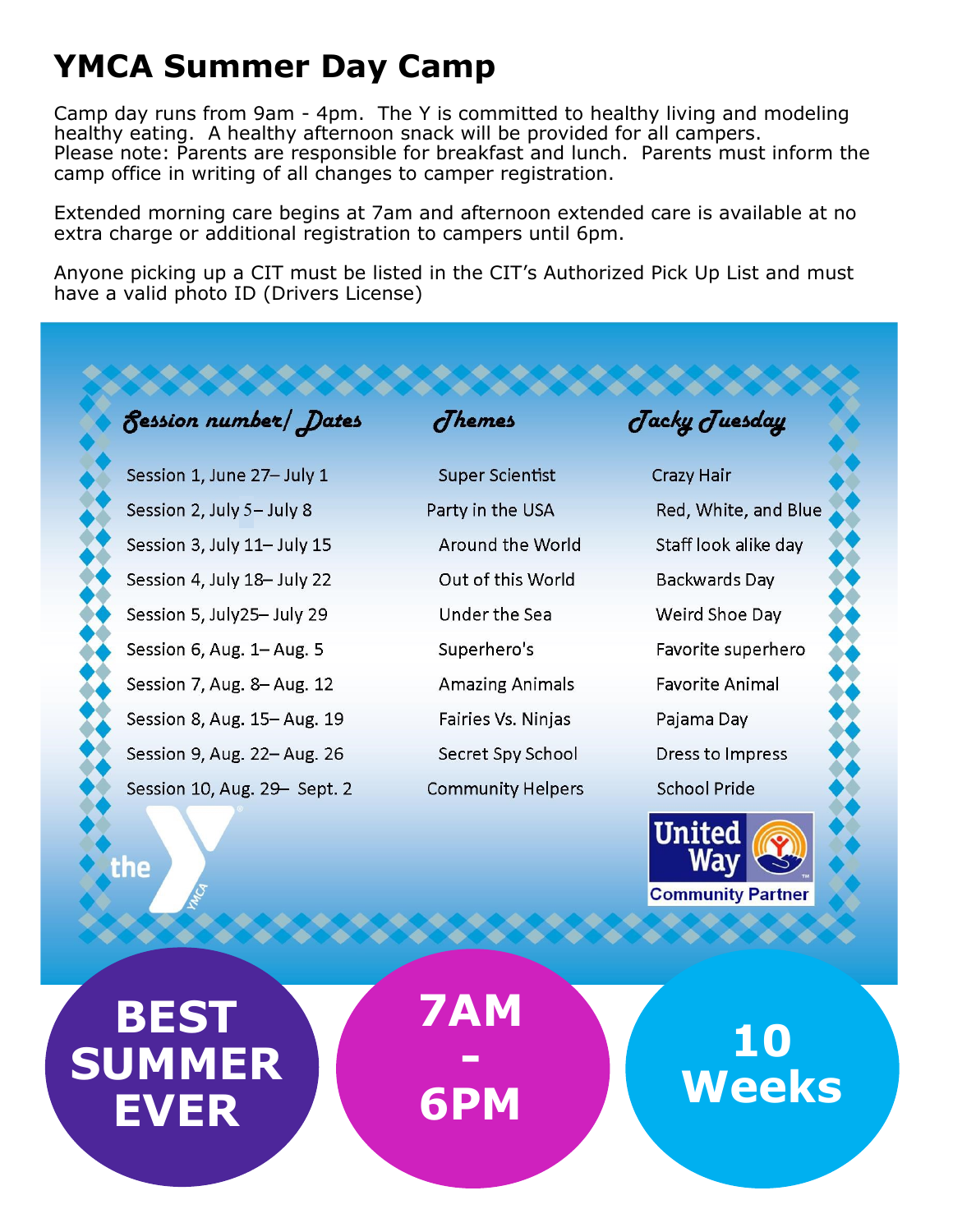# **(CIT) Summer Camp 2022 YMCA 5 Crane Street Clifton Springs, NY <sup>14432</sup>**

**PARTICIPANT PRO** 

| Child's Full Name<br>Address                                                                                                               | $\Box$ Male $\Box$ Female D.O.B. $\angle$ / Grade Completed in 06/22<br>Zip | <b>Philippines</b> and the contract of the contract of the contract of the contract of the contract of the contract of the contract of the contract of the contract of the contract of the contract of the contract of the contract |
|--------------------------------------------------------------------------------------------------------------------------------------------|-----------------------------------------------------------------------------|-------------------------------------------------------------------------------------------------------------------------------------------------------------------------------------------------------------------------------------|
| Parent/Guardian #1<br><u> 1980 - Jan Samuel Barbara, margaret e populazion del control del control del control del control de la provi</u> | Relationship                                                                | Email and the contract of the contract of the contract of the contract of the contract of the contract of the                                                                                                                       |
| Employer                                                                                                                                   | $D.O.B.$ / /                                                                | Cell in the contract of the contract of the contract of the contract of the contract of the contract of the co                                                                                                                      |
| Parent/Guardian #2<br>the contract of the contract of the contract of                                                                      | Relationship                                                                | Email <b>Exercise Service Service</b>                                                                                                                                                                                               |
| Employer<br>the contract of the contract of the contract of the contract of the contract of the contract of the                            | Office Ph                                                                   | Cell                                                                                                                                                                                                                                |

### **EMERGENCY INFORMATION:**

In the event of an emergency, YMCA staff will make every attempt to reach a parent/guardian. In the event that a parent/guardian cannot be reached, I authorize the following people to be contacted and act on my behalf:

| Emergency Contact #1 | Relationship |      |
|----------------------|--------------|------|
| Employer             | Office Ph    | Jel! |
| Emergency Contact #2 | Relationship |      |
| Employer             | Office Ph    | Cell |
|                      |              |      |

### **Pick-up Authorization Information**

Name, address and phone number of individuals other than parents authorized to pick up your child over the age of 16. A non-expired ID must be presented to the staff before a child will be released. Any special instructions such as custody or restraining orders must be attached and communicated to the Camp Director.

| #1 | Address | <u> 1980 - Jan Stein Bernstein, mars and de Brandenburg and de Brandenburg and de Brandenburg and de Brandenburg</u>  |
|----|---------|-----------------------------------------------------------------------------------------------------------------------|
|    |         | Phone $#$                                                                                                             |
| #2 | Address | <u> 1989 - Johann Harry Harry Harry Harry Harry Harry Harry Harry Harry Harry Harry Harry Harry Harry Harry Harry</u> |
|    |         | Phone $#$                                                                                                             |
| #3 | Address | <u> 1989 - Jan Sterlin Sterlin Sterlin Sterlin Sterlin Sterlin Sterlin Sterlin Sterlin Sterlin Sterlin Sterlin S</u>  |
|    |         | Phone $#$                                                                                                             |
|    |         |                                                                                                                       |

### **MEDICAL INFORMATION: (NYS Licensing regulations require the full name, address, & phone # for doctor.**

### **Hospital information is optional.)**

The YMCA complies with applicable federal and state disability discrimination laws and will consider reasonable accommodations and/or modifications to its policies and procedures to allow children with disabilities an equal opportunity to participate in this program. Please contact the Camp Director at (315) 462-6184 if your child requires accommodations. If you feel that an accommodation and/or enrollment request has been wrongfully denied based on disability, you may contact the Executive Director at Todd@csaymca.org to further discuss the matter.

| Physician <b>Executive Service Service Service</b> Service Service Service Service Service Service Service Service Service Service Service Service Service Service Service Service Service Service Service Service Service Service | Address               |                        | Ph |                     |  |
|------------------------------------------------------------------------------------------------------------------------------------------------------------------------------------------------------------------------------------|-----------------------|------------------------|----|---------------------|--|
|                                                                                                                                                                                                                                    | Address               |                        | Ph |                     |  |
| Preferred Hospital (We will request the EMTs take your child here whenever possible.) ______________                                                                                                                               |                       |                        |    |                     |  |
|                                                                                                                                                                                                                                    | Dosage ______________ | Time of Administration |    | $\Box$ am $\Box$ pm |  |
| <b>Additional Medication</b>                                                                                                                                                                                                       | Dosage                | Time of Administration |    | $\Box$ am $\Box$ pm |  |

*\* If medication is required during program hours, you must complete a NYS mandated Written Medication* 

*Consent form.*

Please list any allergies (Medication must be provided for all life threatening allergies.) \_\_\_\_\_\_\_\_

If exposed to this known allergen, what action should be taken?

**Over-the-Counter Medication:** I authorize the YMCA Summer Camp staff to administer over-the-counter topical ointments such as sunscreen, first aid ointments, itch reliever and topically applied insect repellent when needed. **Initial** \_\_\_\_\_\_\_\_\_

### **PARENT AGREEMENTS:**

- 1. I understand that I must provide at least 2 weeks written notice to withdraw from any camp session. I am responsible for full payment of any sessions not cancelled 2 weeks in advance.
- 2. In the event of an accident or injury, I authorize any and all emergency medical, dental, and/or surgical care and
- hospitalization advised by the physicians, surgeon or hospital necessary for the proper health & well-being of my child. 3. I have provided information on my child's special needs (allergies, diet, and/or medical) to the provider, as may be necessary to assist the facility in properly caring for my child in the case of an emergency. All information received by the YMCA will be treated as confidential.
- 4. I give consent for the Clifton Springs YMCA Directors to release personal healthcare information to program staff and/or medical professionals, when necessary, so that they may provide quality treatment and/or services for my child.
- 5. I give consent for photographs and video footage of the above named child to be used to promote the YMCA Summer Camp programs. Such promotional efforts may include brochures, posters, flyers, showing a video tape of a camp event, etc. In addition, I give consent for photographs to be displayed on the YMCA Lobby PowerPoint, YMCA Website, YMCA Facebook page, Instagram and Twitter pages.